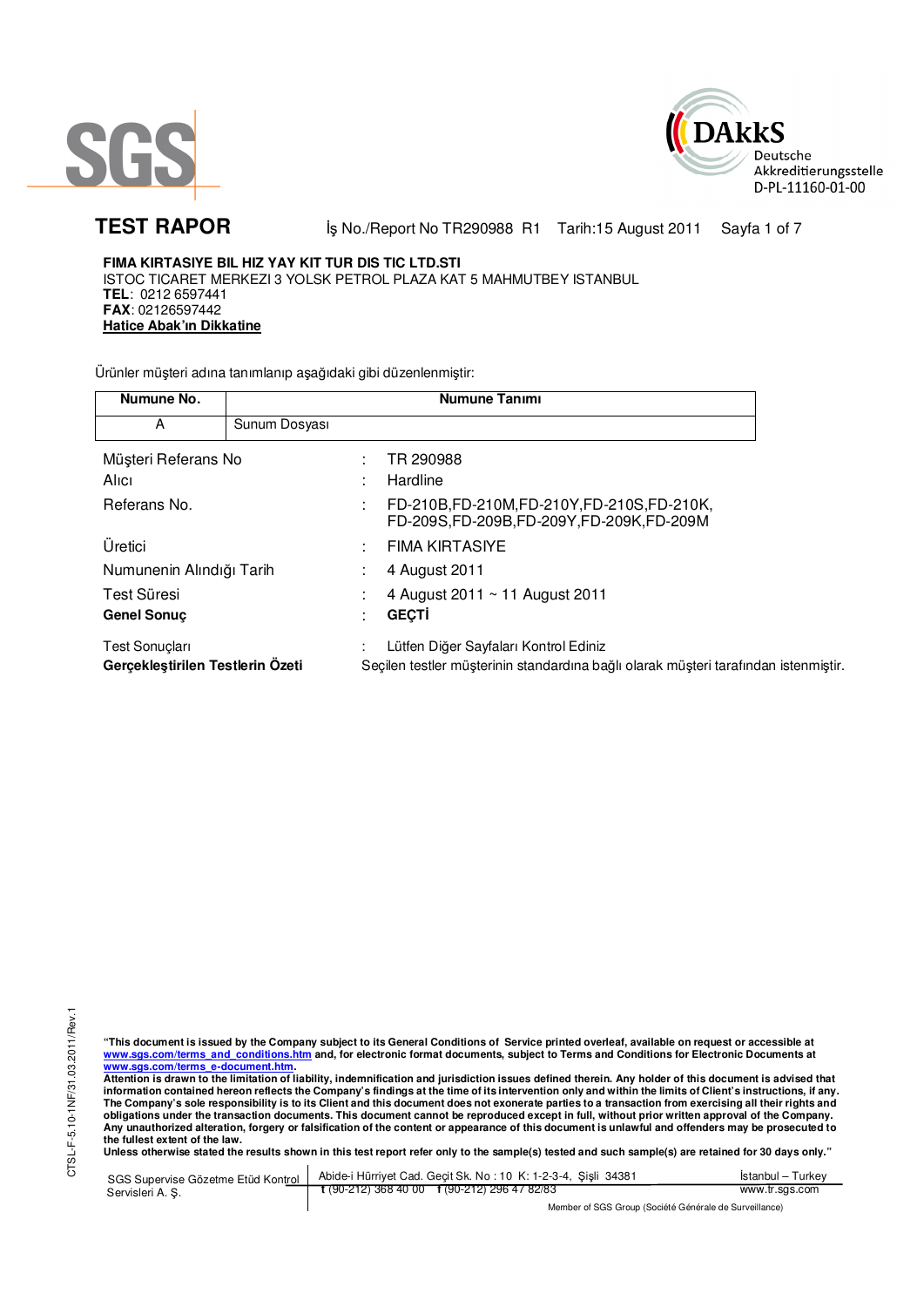



TEST RAPOR **BEAT IS A REPORM IS NO./Report No TR290988 R1 Tarih:15 August 2011 Sayfa 2 of 7** 

| <b>Test Parameters</b>  | Sonuc |
|-------------------------|-------|
| <b>Kimyasal testler</b> |       |
| Azo Dyes (Textile)      |       |
| Phthalates              |       |

| Remarks |           | $G = M\ddot{\mu}$ șteri standardina uygun                                                                     |
|---------|-----------|---------------------------------------------------------------------------------------------------------------|
|         |           | $K = M\ddot{\mu}$ şteri standardına uygun değil                                                               |
|         |           | = Sınır değer belirtilmedi                                                                                    |
| Notes:  |           | Conclusions on meet/fail are based on the test result from the actual sampling of the received sample(s).     |
|         | standard. | The composite sampling method is based on the client's special request and is a modification from the testing |

The test results relate to the tested items only.

Test reports without SGS seal and authorised signatures are invalid.

Reported results do not include uncertainties.

The reported expanded uncertainty is based on a standard uncertainty multiplied by a coverage factor k=2, providing a level of confidence of approximately 95%. The uncertainty evaluation has been carried out in accordance with UKAS and DAkkS requirements.

In this Test Report tests marked (1) are included in the UKAS Accreditation Scope, marked (2) are included in the DAkkS Accreditation Scope of this Laboratory. Opinions and interpretations expressed herein are outside the scope of UKAS or DAkkS Accreditation.

# **THIS REPORT SUPERSEDES OUR REPORT NO: 290988 DATED 11.08.2011**

Issued in Istanbul Signed for and on behalf of SGS Supervise Gözetme Etüd Kontrol Servisleri A.Ş.

| Neslihan Erol                        | Ayşe Çimen                       |  |
|--------------------------------------|----------------------------------|--|
| <b>Customer Relations Supervisor</b> | <b>Customer Services Manager</b> |  |
|                                      |                                  |  |

**"This document is issued by the Company subject to its General Conditions of Service printed overleaf, available on request or accessible at www.sgs.com/terms\_and\_conditions.htm and, for electronic format documents, subject to Terms and Conditions for Electronic Documents at** 

<mark>www.sgs.com/terms\_e-document.htm.</mark><br>Attention is drawn to the limitation of liability, indemnification and jurisdiction issues defined therein. Any holder of this document is advised that information contained hereon reflects the Company's findings at the time of its intervention only and within the limits of Client's instructions, if any.<br>The Company's sole responsibility is to its Client and this document **obligations under the transaction documents. This document cannot be reproduced except in full, without prior written approval of the Company. Any unauthorized alteration, forgery or falsification of the content or appearance of this document is unlawful and offenders may be prosecuted to the fullest extent of the law.** 

Unless otherwise stated the results shown in this test report refer only to the sample(s) tested and such sample(s) are retained for 30 days only."

|                  | SGS Supervise Gözetme Etüd Kontrol   Abide-i Hürriyet Cad. Geçit Sk. No: 10 K: 1-2-3-4, Şişli 34381      | Istanbul – Turkey |
|------------------|----------------------------------------------------------------------------------------------------------|-------------------|
| Servisleri A. S. | $\frac{1}{2}$ (90-212) 368 40 00 $\frac{1}{2}$ (90-212) 296 47 82/83                                     | www.tr.sgs.com    |
|                  | $M_{\rm BH}$ . The state of $\sim$ $\sim$ $M_{\rm BH}$ is the $\sim$ $M_{\rm BH}$ is the state of $\sim$ |                   |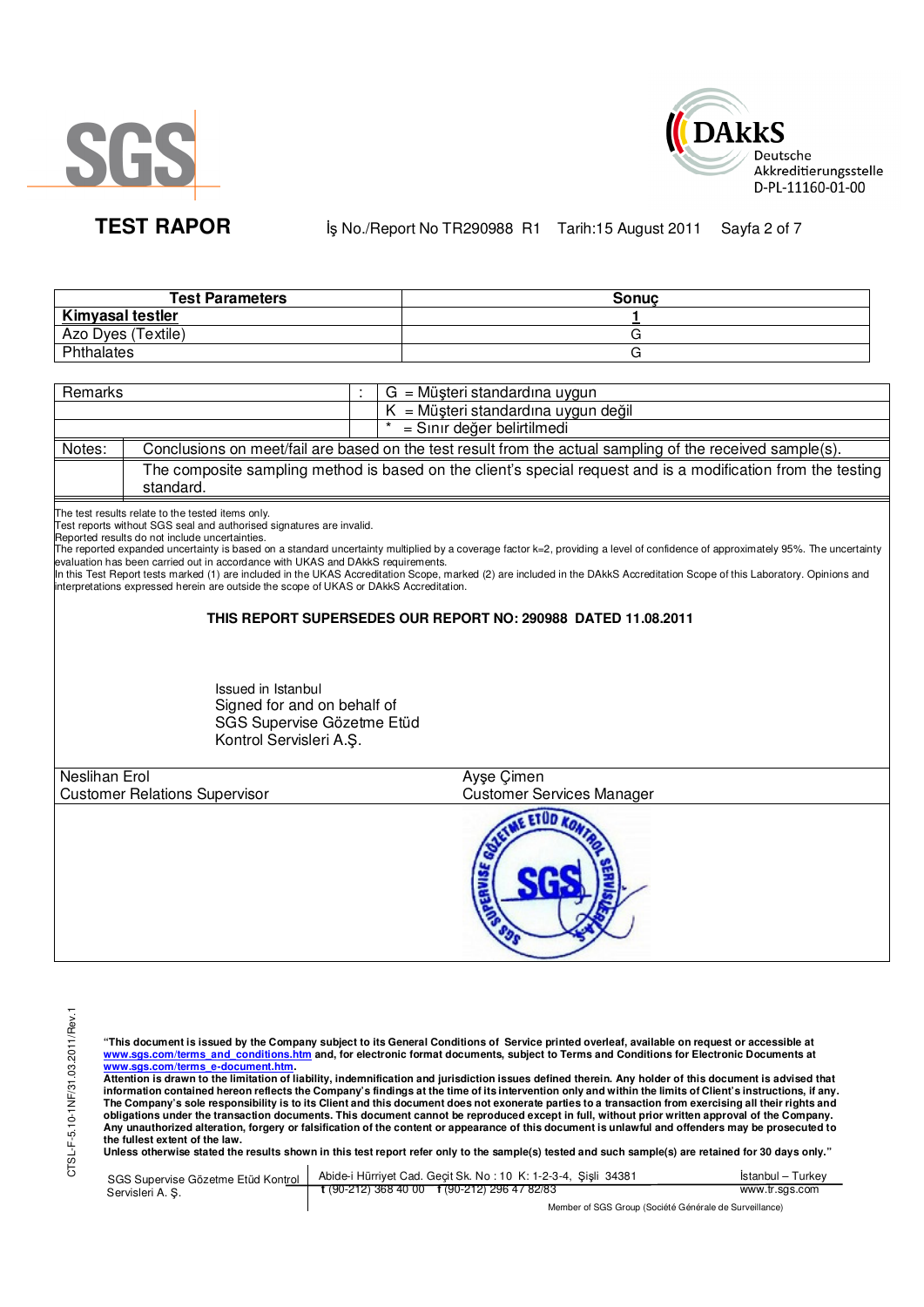



**TEST RAPOR** iş No./Report No TR290988 R1 Tarih:15 August 2011 Sayfa 3 of 7

# **Component List / List of Materials for Chemical Test**

| Sample No. | <b>Sample Description</b> | <b>Sample Colour</b> | Material No. | Component | <b>Material</b> | Colour       |
|------------|---------------------------|----------------------|--------------|-----------|-----------------|--------------|
|            |                           |                      |              |           |                 | yellow-pink- |
|            | presentation folder       |                      |              | main      | Plastic         | blue-green   |

"This document is issued by the Company subject to its General Conditions of Service printed overleaf, available on request or accessible at<br>www.sgs.com/terms\_and\_conditions.htm\_and, for electronic format documents, subjec <mark>www.sgs.com/terms\_e-document.htm.</mark><br>Attention is drawn to the limitation of liability, indemnification and jurisdiction issues defined therein. Any holder of this document is advised that

information contained hereon reflects the Company's findings at the time of its intervention only and within the limits of Client's instructions, if any.<br>The Company's sole responsibility is to its Client and this document **obligations under the transaction documents. This document cannot be reproduced except in full, without prior written approval of the Company. Any unauthorized alteration, forgery or falsification of the content or appearance of this document is unlawful and offenders may be prosecuted to the fullest extent of the law.** 

**Unless otherwise stated the results shown in this test report refer only to the sample(s) tested and such sample(s) are retained for 30 days only."** 

SGS Supervise Gözetme Etüd Kontrol Servisleri A. Ş. Abide-i Hürriyet Cad. Geçit Sk. No : 10 K: 1-2-3-4, Şişli 34381 **t** (90-212) 368 40 00 **f** (90-212) 296 47 82/83 İstanbul – Turkey www.tr.sgs.com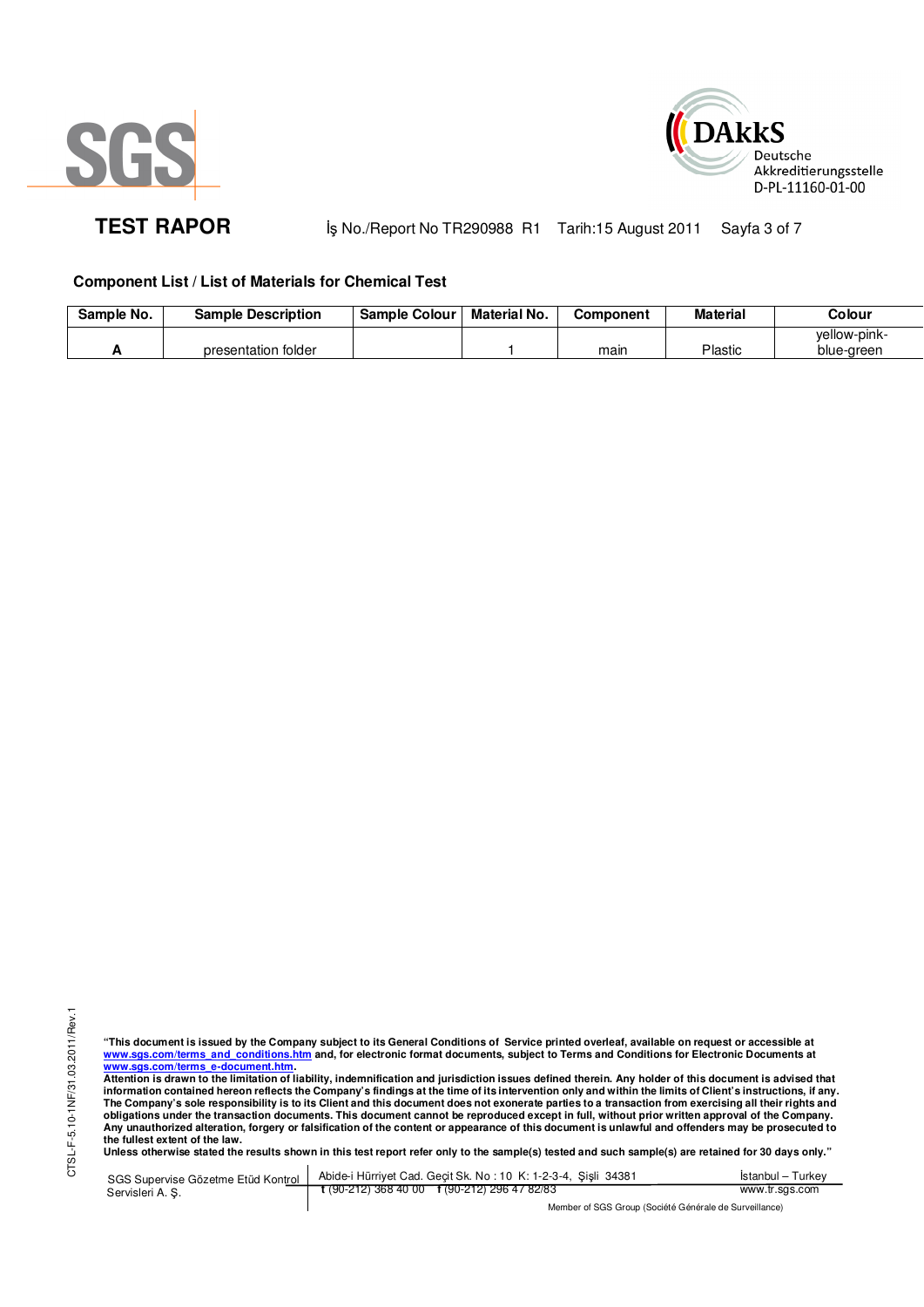



**TEST RAPOR** iş No./Report No TR290988 R1 Tarih:15 August 2011 Sayfa 4 of 7

# **Detail Test Result:**

| <b>Azo Dyes (Textile)<sup>2</sup></b>                                                                                                                                                                                                                                        |                |              |  |  |  |
|------------------------------------------------------------------------------------------------------------------------------------------------------------------------------------------------------------------------------------------------------------------------------|----------------|--------------|--|--|--|
| Test Method:<br>ACCORDING TO BS EN 14362-1:2003 - ANALYSIS BY GC-MS/HPLC-DAD                                                                                                                                                                                                 |                |              |  |  |  |
| <b>Component</b>                                                                                                                                                                                                                                                             | Cas No         | $\mathbf{1}$ |  |  |  |
| 4-Aminobiphenyl                                                                                                                                                                                                                                                              | $92 - 67 - 1$  | n.d.         |  |  |  |
| <b>Benzidine</b>                                                                                                                                                                                                                                                             | 92-87-5        | n.d.         |  |  |  |
| 4-Chlor-o-toluidine                                                                                                                                                                                                                                                          | 95-69-2        | n.d.         |  |  |  |
| 2-Naphthylamine                                                                                                                                                                                                                                                              | 91-59-8        | n.d.         |  |  |  |
| o-Aminoazotoluene                                                                                                                                                                                                                                                            | 97-56-3        | n.d.         |  |  |  |
| 5-nitro-o-toluidine / 2-Amino-4-nitrotoluene                                                                                                                                                                                                                                 | 99-55-8        | n.d.         |  |  |  |
| 4-Chloroaniline                                                                                                                                                                                                                                                              | 106-47-8       | n.d.         |  |  |  |
| 4-methoxy-m-phenylenediamine / 2,4-Diaminoanisole                                                                                                                                                                                                                            | 615-05-4       | n.d.         |  |  |  |
| 4,4'-Diaminodiphenylmethane                                                                                                                                                                                                                                                  | 101-77-9       | n.d.         |  |  |  |
| 3,3'-Dichlorobenzidine                                                                                                                                                                                                                                                       | $91 - 94 - 1$  | n.d.         |  |  |  |
| 3,3'-Dimethoxybenzidine                                                                                                                                                                                                                                                      | 119-90-4       | n.d.         |  |  |  |
| 3,3'-Dimethylbenzidine                                                                                                                                                                                                                                                       | 119-93-7       | n.d.         |  |  |  |
| 4,4'-methylenedi-o-toluidine /                                                                                                                                                                                                                                               |                | n.d.         |  |  |  |
| 3,3'-Dimethyl-4,4'-diaminodiphenylmethane                                                                                                                                                                                                                                    | 838-88-0       |              |  |  |  |
| p-Cresidine                                                                                                                                                                                                                                                                  | 120-71-8       | n.d.         |  |  |  |
| 4,4'-Methylene-bis-(2-chloroaniline)                                                                                                                                                                                                                                         | $101 - 14 - 4$ | n.d.         |  |  |  |
| 4,4'-Oxydianiline                                                                                                                                                                                                                                                            | 101-80-4       | n.d.         |  |  |  |
| 4,4'-Thiodianiline                                                                                                                                                                                                                                                           | 139-65-1       | n.d.         |  |  |  |
| o-Toluidine                                                                                                                                                                                                                                                                  | 95-53-4        | n.d.         |  |  |  |
| 4-methyl-m-phenylenediamine / 2,4-Toluylendiamine                                                                                                                                                                                                                            | 95-80-7        | n.d.         |  |  |  |
| 2,4,5-Trimethylaniline                                                                                                                                                                                                                                                       | 137-17-7       | n.d.         |  |  |  |
| **4-aminoazobenzene                                                                                                                                                                                                                                                          | 60-09-3        | n.d.         |  |  |  |
| O-Anisidine                                                                                                                                                                                                                                                                  | $90 - 04 - 0$  | n.d.         |  |  |  |
|                                                                                                                                                                                                                                                                              | Sonuç          | Geçti        |  |  |  |
| $Note(s)$ :                                                                                                                                                                                                                                                                  |                |              |  |  |  |
| $n.d. = not detected$                                                                                                                                                                                                                                                        |                |              |  |  |  |
| $* =$ exceed the limit                                                                                                                                                                                                                                                       |                |              |  |  |  |
| Detection Limit = 5 mg/kg (for individual compound)                                                                                                                                                                                                                          |                |              |  |  |  |
| Requirement by the client=<br>$30 \,\mathrm{mg/kg}$                                                                                                                                                                                                                          |                |              |  |  |  |
| ** Test result for 4-aminoazobenzene (CAS no.: 60-09-3) is considered as "not detected" (i.e. <5mg/kg) since both aniline<br>Remark:<br>and/or 1,4-phenylenediamine is not found (i.e. <5mg/kg) by mentioned test method.<br>Max. limit specified by EU directive 2002/61/EC |                |              |  |  |  |
| ± 30%<br>Total Uncertainty $=$                                                                                                                                                                                                                                               |                |              |  |  |  |

"This document is issued by the Company subject to its General Conditions of Service printed overleaf, available on request or accessible at<br>www.sgs.com/terms\_and\_conditions.htm\_and, for electronic format documents, subjec

<mark>www.sgs.com/terms\_e-document.htm.</mark><br>Attention is drawn to the limitation of liability, indemnification and jurisdiction issues defined therein. Any holder of this document is advised that information contained hereon reflects the Company's findings at the time of its intervention only and within the limits of Client's instructions, if any.<br>The Company's sole responsibility is to its Client and this document obligations under the transaction documents. This document cannot be reproduced except in full, without prior written approval of the Company.<br>Any unauthorized alteration, forgery or falsification of the content or appeara

**Unless otherwise stated the results shown in this test report refer only to the sample(s) tested and such sample(s) are retained for 30 days only."** 

|                  | SGS Supervise Gözetme Etüd Kontrol   Abide-i Hürriyet Cad. Geçit Sk. No: 10 K: 1-2-3-4, Şişli 34381 | Istanbul – Turkey |  |
|------------------|-----------------------------------------------------------------------------------------------------|-------------------|--|
| Servisleri A. S. | $\frac{1}{2}$ (90-212) 368 40 00 f (90-212) 296 47 82/83                                            | www.tr.sgs.com    |  |
|                  | Member of SGS Group (Société Générale de Surveillance)                                              |                   |  |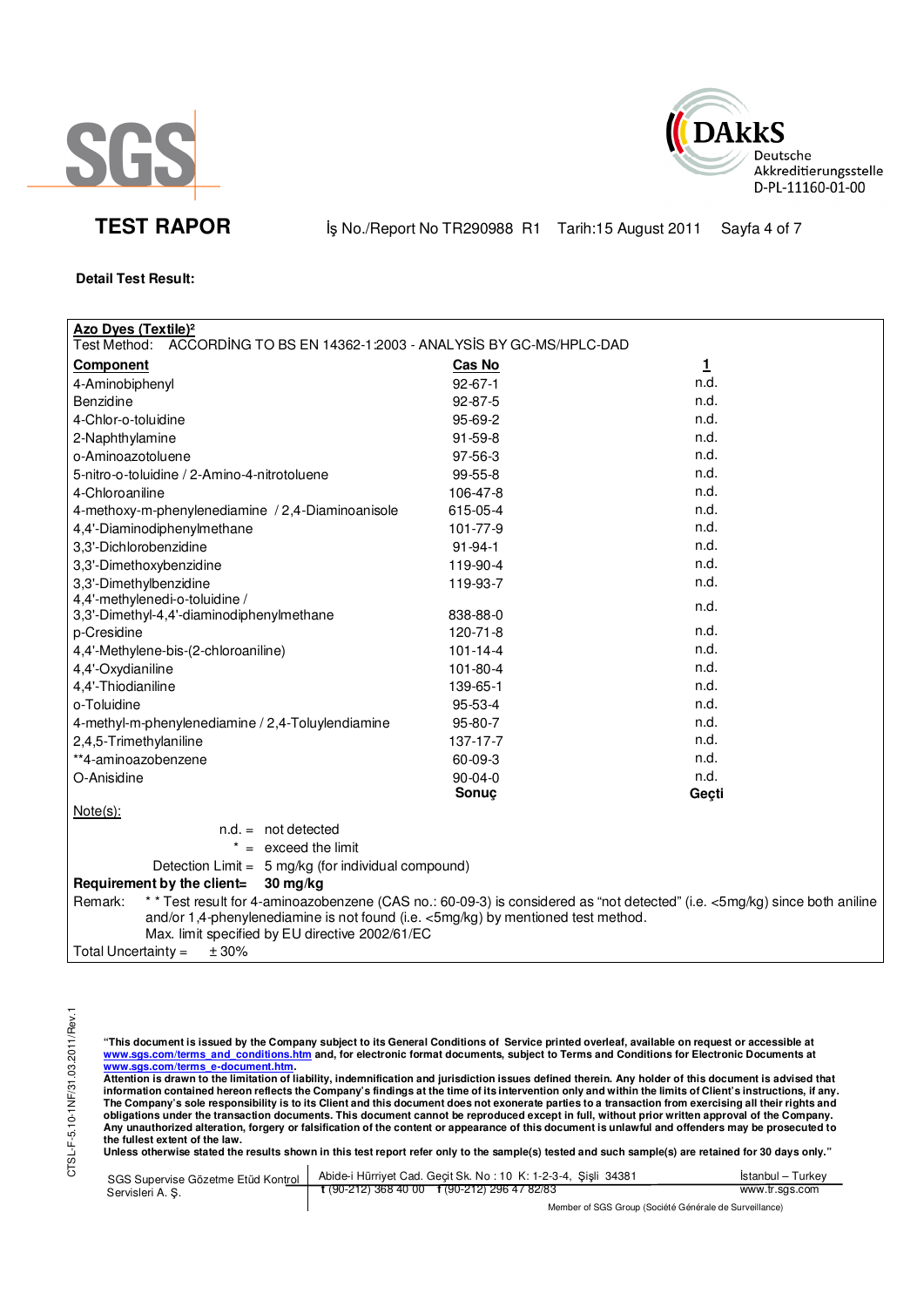



**TEST RAPOR** iş No./Report No TR290988 R1 Tarih:15 August 2011 Sayfa 5 of 7

| Phthalates <sup>2</sup>             |                                                                                                                                                                                                          |          |  |
|-------------------------------------|----------------------------------------------------------------------------------------------------------------------------------------------------------------------------------------------------------|----------|--|
| Test Method:                        | WITH REFERENCE TO ASTM D3421:1975 - ANALYSIS BY GC/MS                                                                                                                                                    |          |  |
| <b>Component</b>                    | <b>Cas No</b>                                                                                                                                                                                            | <u>1</u> |  |
| Dibutyl Phthalate (DBP)             | 84-74-2                                                                                                                                                                                                  | n.d.     |  |
| Benzylbutyl Phthalate (BBP)         | 85-68-7                                                                                                                                                                                                  | n.d.     |  |
| Bis-(2-ethylhexyl) Phthalate (DEHP) | 117-81-7                                                                                                                                                                                                 | n.d.     |  |
| Diisononyl Phthalate (DINP)         | 28553-12-0                                                                                                                                                                                               | n.d.     |  |
| Di-n-octyl Phthalate (DNOP)         | 117-84-0                                                                                                                                                                                                 | n.d.     |  |
| Diisodecyl Phthalate (DIDP)         | 26761-40-0                                                                                                                                                                                               | n.d.     |  |
|                                     | Sonuc                                                                                                                                                                                                    | Geçti    |  |
| $Note(s)$ :                         |                                                                                                                                                                                                          |          |  |
| $n.d. =$                            | not detected                                                                                                                                                                                             |          |  |
| $\star$<br>$=$                      | exceed the limit                                                                                                                                                                                         |          |  |
| $\leq$ =                            | less than                                                                                                                                                                                                |          |  |
| Detection $Limit =$                 | For DBP, BBP, DEHP and DNOP: 0,003%, For DINP, DIDP: 0,01% (for<br>individual compound)                                                                                                                  |          |  |
| Total Uncertainty=                  | ± 25%                                                                                                                                                                                                    |          |  |
| Recommended Max. Limit=             | 0,1 % for Total (DBP+BBP+DEHP) For all childcare articles<br>0,1 % for Total (DINP+DNOP+DIDP) For childcare articles if it can be placed in the<br>mouth                                                 |          |  |
| Remark:                             |                                                                                                                                                                                                          |          |  |
|                                     | Recommended Max. limit specified by entries 51 and 52 of Regulation (EC) No<br>552/2009 amending Annex XVII of REACH Regulation (EC) No 1907/2006<br>(previously restricted under Directive 2005/84/EC). |          |  |

CTSL-F-5.10-1NF/31.03.2011/Rev.1 CTSL-F-5.10-1NF/31.03.2011/Rev.1

"This document is issued by the Company subject to its General Conditions of Service printed overleaf, available on request or accessible at<br>www.sgs.com/terms\_and\_conditions.htm\_and, for electronic format documents, subjec <mark>www.sgs.com/terms\_e-document.htm.</mark><br>Attention is drawn to the limitation of liability, indemnification and jurisdiction issues defined therein. Any holder of this document is advised that

information contained hereon reflects the Company's findings at the time of its intervention only and within the limits of Client's instructions, if any.<br>The Company's sole responsibility is to its Client and this document obligations under the transaction documents. This document cannot be reproduced except in full, without prior written approval of the Company.<br>Any unauthorized alteration, forgery or falsification of the content or appeara

**Unless otherwise stated the results shown in this test report refer only to the sample(s) tested and such sample(s) are retained for 30 days only."** 

SGS Supervise Gözetme Etüd Kontrol Servisleri A. Ş. Abide-i Hürriyet Cad. Geçit Sk. No : 10 K: 1-2-3-4, Şişli 34381 **t** (90-212) 368 40 00 **f** (90-212) 296 47 82/83 İstanbul – Turkey www.tr.sgs.com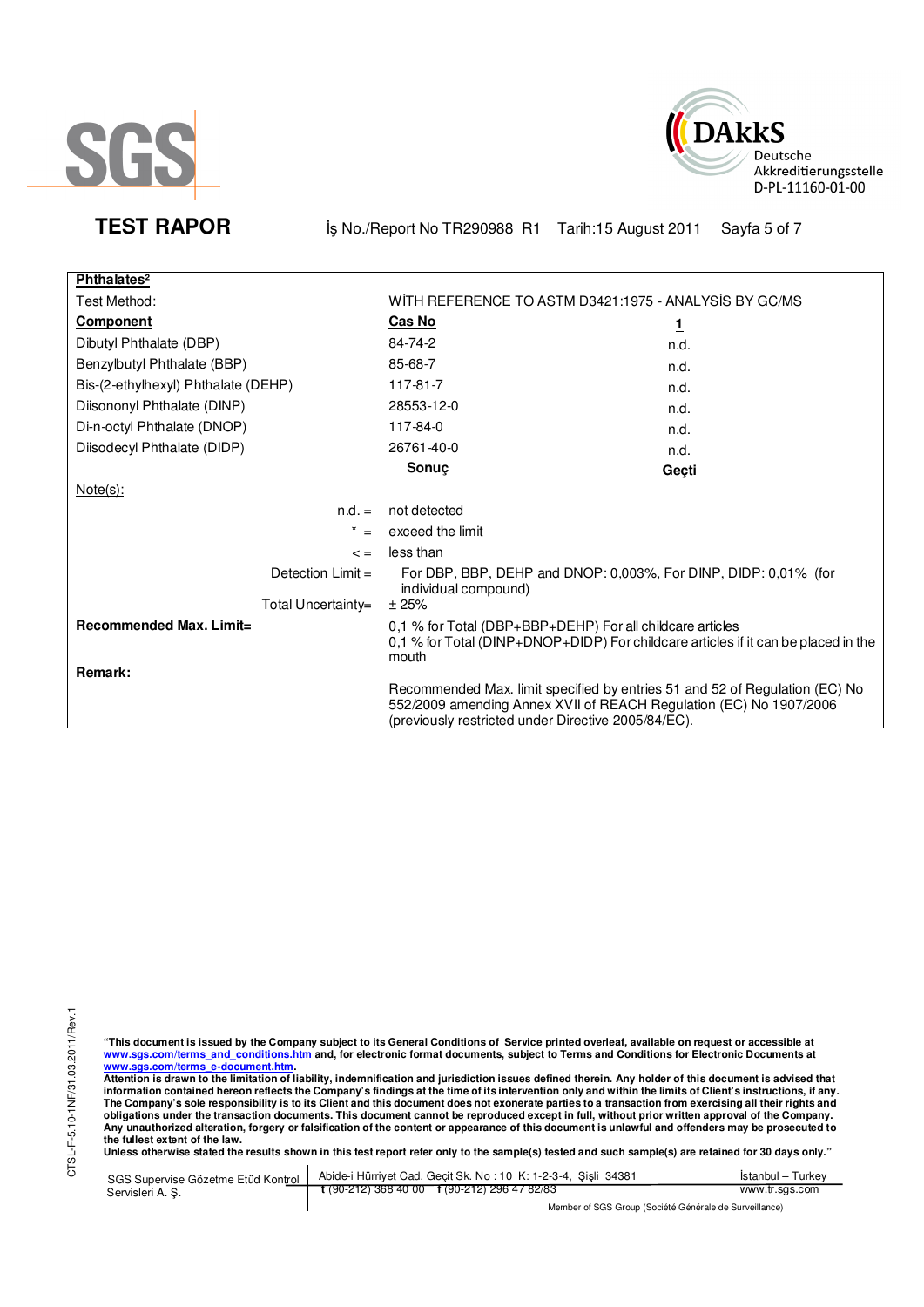



**TEST RAPOR By No./Report No TR290988 R1 Tarih:15 August 2011** Sayfa 6 of 7



"This document is issued by the Company subject to its General Conditions of Service printed overleaf, available on request or accessible at<br>www.sgs.com/terms\_and\_conditions.htm\_and, for electronic format documents, subjec <mark>www.sgs.com/terms\_e-document.htm.</mark><br>Attention is drawn to the limitation of liability, indemnification and jurisdiction issues defined therein. Any holder of this document is advised that

information contained hereon reflects the Company's findings at the time of its intervention only and within the limits of Client's instructions, if any.<br>The Company's sole responsibility is to its Client and this document obligations under the transaction documents. This document cannot be reproduced except in full, without prior written approval of the Company.<br>Any unauthorized alteration, forgery or falsification of the content or appeara

**Unless otherwise stated the results shown in this test report refer only to the sample(s) tested and such sample(s) are retained for 30 days only."** 

SGS Supervise Gözetme Etüd Kontrol Servisleri A. Ş. Abide-i Hürriyet Cad. Geçit Sk. No : 10 K: 1-2-3-4, Şişli 34381 **t** (90-212) 368 40 00 **f** (90-212) 296 47 82/83 İstanbul – Turkey www.tr.sgs.com